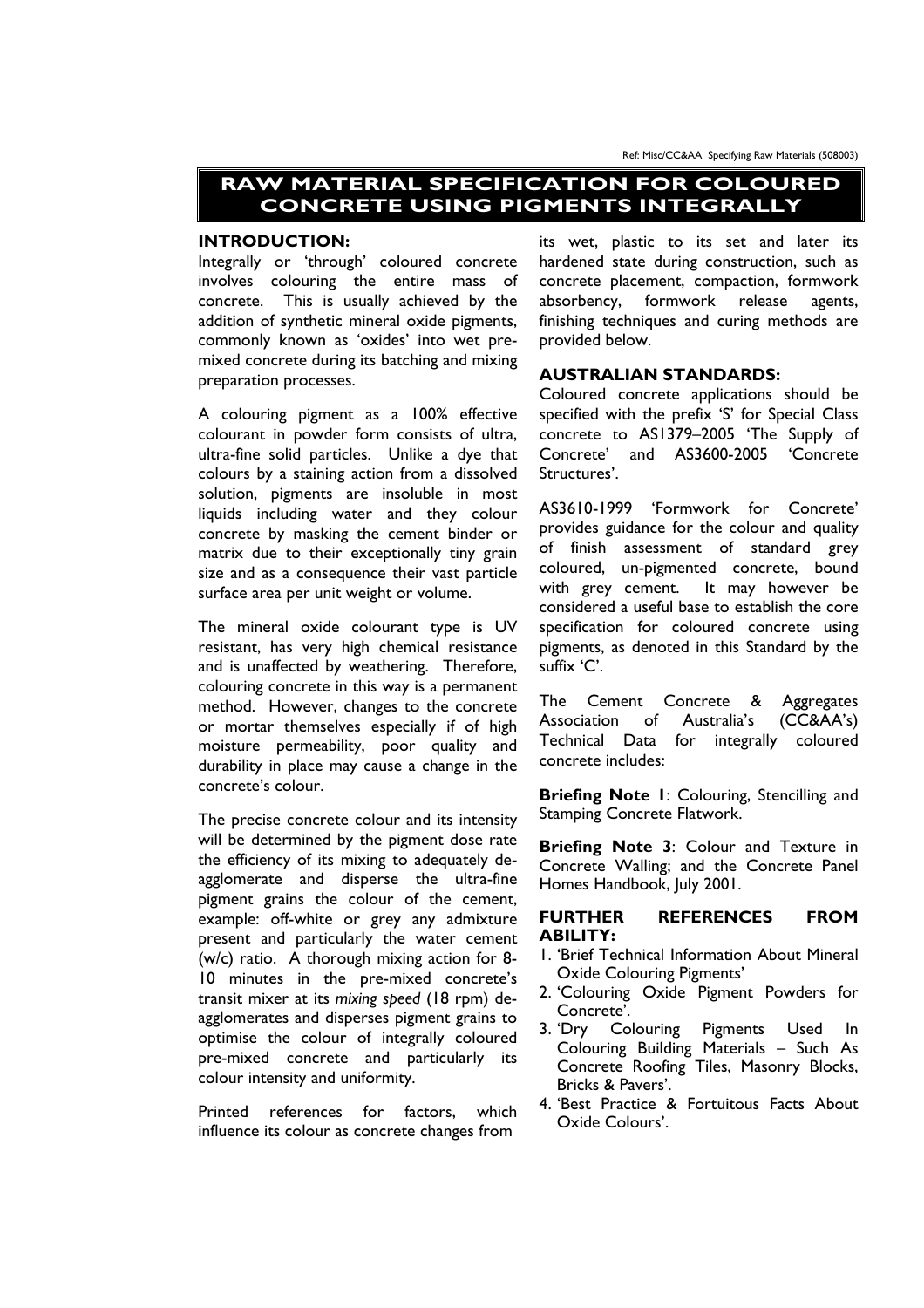- 5. 'Durable Coloured Cast-In-Place Concrete'.
- 6. 'Integral Colours for Concrete'.
- 7. 'How To Obtain Strong Colouration in Through-Coloured Pre-Mixed Concrete'.
- 8. 'How To Specify 'abilox®' Pigments'.

# **ABOUT CONCRETE:**

Concrete is an essentially inorganic, mineral composite material. Its binder is cement paste (cement and water) which sets quite quickly (2-5 hours depending on the pre-mixed concrete grade/class and its temperature and hardens over time to bind its constituents of coarse and fine aggregate together into a dense coherent mass. Strength and durability characteristics are derived from the slow chemical combination of the water with cement over about 28 days – referred to as hydration - to result ultimately in hard, highly durable inorganic calcium, aluminium and iron silicate binders as well as calcium hydroxide, which gives concrete its inherent alkalinity.

#### **ABOUT PIGMENTS:**

Mineral oxide colouring pigments have a negligible effect on concrete strength. In most cases of use, mechanical strengths are increased slightly – especially at the same water:cement ratio.

Although mineral (metal) oxides occur naturally in some soils and rocks, provided they are thoroughly mixed into concrete, those that are synthetically produced are preferred to natural versions for normal use in architectural and functional delineation coloured concrete since they provide more economical, uniform and stronger colouring potential.

For integral or through concrete/mortar colouration, an oxide pigment can be added at the concrete's mixing stage or for surface colouring, combined with cement and fine aggregate such as a suitable artificial sand, and broadcast onto the surface of freshly placed concrete as a dry 'shake topping' mix (sometimes referred to erroneously as a colouring dry shake 'hardener') and floated into the surface.

For through-coloured concrete which is considered more colour durable than the dry shake method, the use of too little pigment, an inadequate degree of mixing and excessive water contents, are sometimes the cause of inconsistent colour. Typically, a dosage rate between 4.5% to 8% by weight of the concrete's cementitious binding material and its *thorough* mixing for (8-10 minutes at mixing speed in the barrel of the transit truck) with a conservative water:cement (w/c) ratio provides the best results and the manufacturer's recommendations for successful use should be followed.

Compared with other types, mineral oxide pigments are very opaque (non-transparent) and at the dose rates quoted above with thorough mixing can provide uniformity and intensity of colour to effectively and permanently mask some deleterious effects attributed to irregular raw materials and construction techniques. For intense, dark or pale tones, the pigment concentration may reach saturation point before the desired colour intensity outcome is achieved. In such instances, the modification of the concrete's mix design by increasing the size of both the coarse and fine aggregate to lower the water demand for a given liquid consistency or 'slump' and/or to lower the water:cementitious material ratio by means of a suitable water reducing admixture(s) may be critical in obtaining the desired result.

The lower the w/c ratio with a given dose of pigment the stronger the colour.

## **ABOUT CEMENTS:**

The term 'cement' can cover a wide variety of organic and inorganic binding agents. The most widely used cements in the construction industry are inorganic Portland cement powders. These are hydraulic and when mixed with water set and slowly harden to produce a tough, hard, durable binding material. Portland cements are available as grey, off-white and white powders and each of these will with the same colouring pigment, and amount differently affect the colour of integrally coloured concrete.

General Purpose (GP) and General Purpose Blended (GB) grey un-pigmented cements are manufactured by burning limestone, clay and sand in a special kiln and grinding the resulting lumps after cooling (called clinker) to a fine powder. The colour of a *dark* grey Portland cement is usually due to a relatively high iron content and/or the controlled addition of supplementary cementitious materials (SCMs) such as fly ash. A *light* grey colour may result from a low iron content and/or a relatively high content of white ground granulated blast furnace slag powder.

Although grey cement is not colour controlled during manufacture, it is suitable for use when dark or subdued concrete/mortar/grout colours using oxide colouring pigments are required.

White and off-white cements have lower iron contents than grey cements and are favoured for architectural coloured concrete since they contribute to the appearance of a cleaner, brighter colour.

White cement offers the greatest potential for high colour saturation and cleanliness/brilliance of tone – often an enhancement of Class 1 finishes – but since it is sourced from overseas, can be considerably more